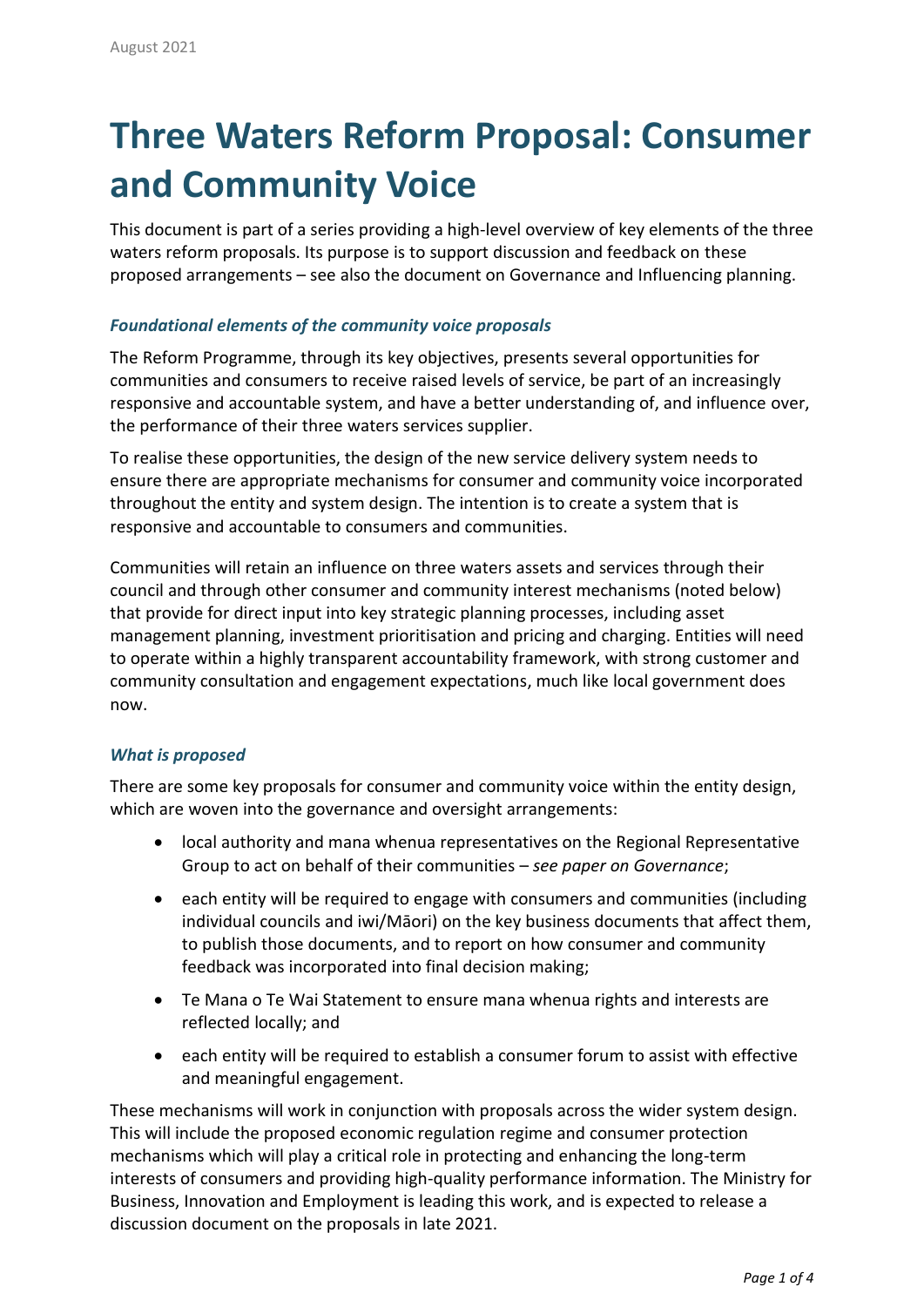Council influence through existing (and reformed) planning mechanisms would continue alongside the service delivery reforms – *see paper on influencing planning*.

Another consideration for consumer interests in the delivery of three waters services is how charging and pricing will be set by the entities. This is discussed in the appendix to this document.

# *Role of the representatives on the Regional Representative Group*

The Regional Representative Group provides an opportunity for the local authority and mana whenua representatives to communicate expectations on behalf of their communities directly to the water services entities.

This will be done through setting the Statement of Strategic and Performance Expectations for the water services entity. This could, for example, set out how the entities are to engage with and account for the range of community interests within their entity's geographic area.

See the paper on Governance in this suite of papers for further details on this.

# *Engagement, publishing and reporting requirements*

Requirements are proposed for the entities to engage in a meaningful and effective manner with their consumers and communities on the preparation of key documents. These documents include the:

- Investment prioritisation methodology;
- Asset Management Plan; and
- Funding and Pricing Plan.

Consumers and communities would be provided opportunities to give direct feedback to the entities before any final decisions are made. For example, this would allow for individuals or community groups, serviced by the entity, to comment on how investment should be prioritised over the relevant time periods. The entities will then be required to take this feedback into account before finalising the documents.

To ensure transparency and accountability, the Government is proposing that the entities would be required to publish the final documents and report on how they incorporated the consumer and community feedback into their final decisions. This will be a particularly important mechanism for the smaller consumer groups, and small and rural communities, who are concerned their voice and feedback will be lost.

## *Te Mana o Te Wai Statements*

The Government has proposed a suite of [mechanisms](https://www.dia.govt.nz/diawebsite.nsf/Files/Three-waters-reform-programme/$file/cabinet-paper-three-and-minute-protecting-and-promoting-iwi-maori-rights-and-interests-30-june-2021.pdf) to protect and promote iwi/Māori rights and [interests](https://www.dia.govt.nz/diawebsite.nsf/Files/Three-waters-reform-programme/$file/cabinet-paper-three-and-minute-protecting-and-promoting-iwi-maori-rights-and-interests-30-june-2021.pdf) through the reforms. This includes a specific mechanism that would enable mana whenua to submit a Te Mana o Te Wai Statement, which the entity would be required by law to formally respond to.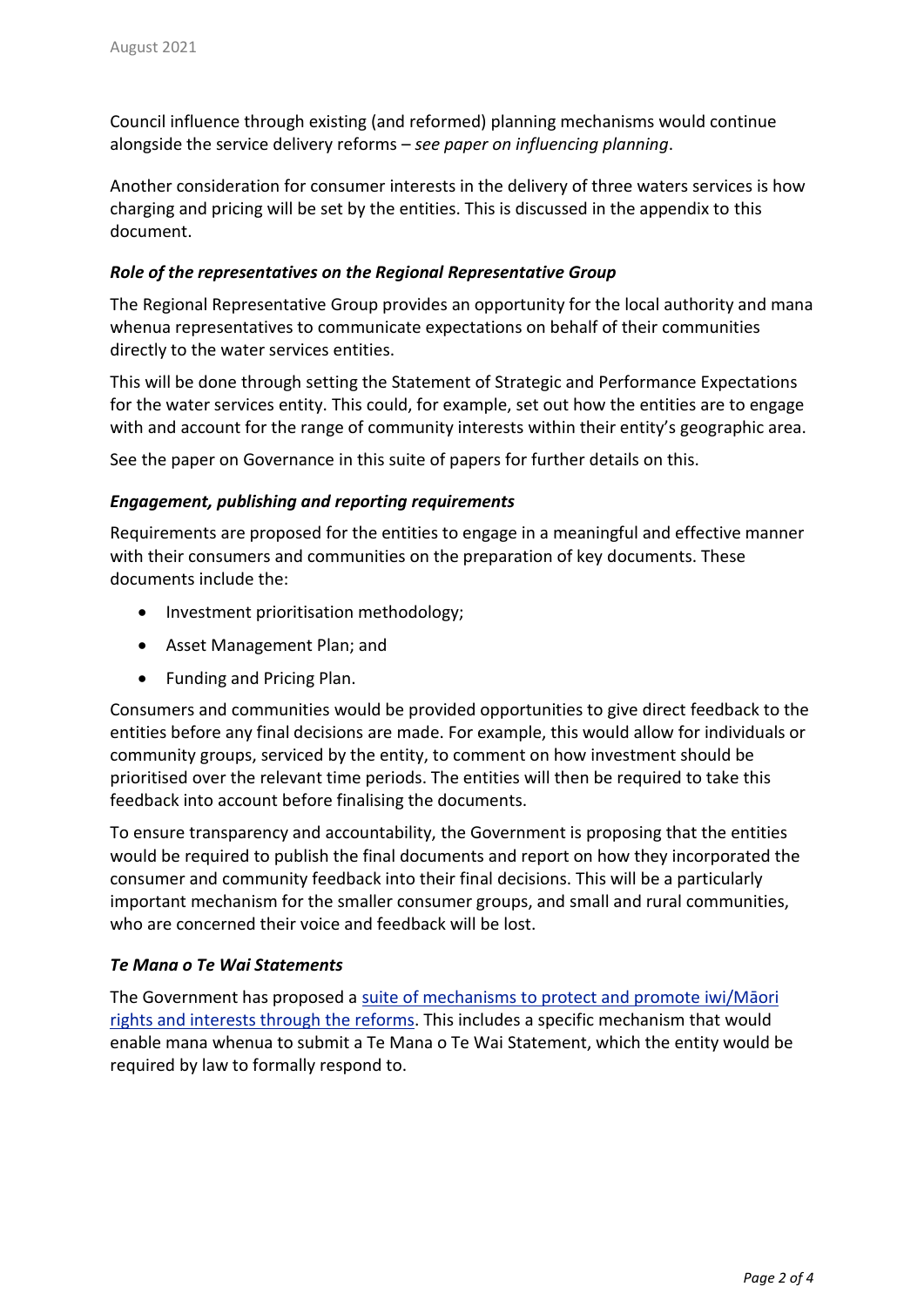The Te Mana o Te Wai statement could take a variety of forms including referring the entity to relevant parts of an:

- Iwi management plan;
- Cultural Impact Statement;
- Statement of Mana Whenua; or
- Any statement consistent with the guidance provided through the transition period.

It is proposed that, once received, the entity must provide a reasonable response to the statement within a specified timeframe, most likely two years. This response would be published and demonstrate how the entity is meeting or planning to meet the expression of Te Mana o Te Wai.

#### *Requirement to establish consumer forums*

The Government is also proposing that each of the new entities will be required to establish a consumer forum, which will serve as a core vehicle for engaging with consumer and community representatives. The consumer forums would be mandated to help provide for the views and interests of consumers and community members on key business documents by undertaking their own research and engagement.

It is proposed that a consumer forum for each water services entity would consist of an elected chair and community representatives with appropriate experience and expertise. Consumer forums will to assist with the communication and engagement on the technical aspects of the key business documents, and to ensure a wide range of consumer interests are being considered by the entity.

The exact functions of the forum would not be prescribed in legislation, to enable flexibility over time for the water services entity (and the economic regulator) to refine the most effective form and use for the forum. However, requiring the establishment of a forum through legislation will ensure a level of consistency across all entities.

#### *Consumer protections*

A discussion paper on three waters economic regulation and consumer protections is expected later this year. We anticipate this will include proposals for:

- the design of an appropriate dispute resolution process;
- the establishment of a consumer advocacy council (or the extension of an existing body) to provide expert advocacy on behalf of consumers;
- options to protect consumers who are vulnerable, for example due to age, health, disability, or financial position;
- an ability for a regulator to mandate service quality codes;
- the process for setting prices, including requirements for pricing transparency.

For further information on the future three waters regulatory environment see [Regulatory](https://www.dia.govt.nz/Three-Waters-Reform-Programme#regulatory-pressures-and-three-waters-reform) [pressures](https://www.dia.govt.nz/Three-Waters-Reform-Programme#regulatory-pressures-and-three-waters-reform) and Three Waters Reform.